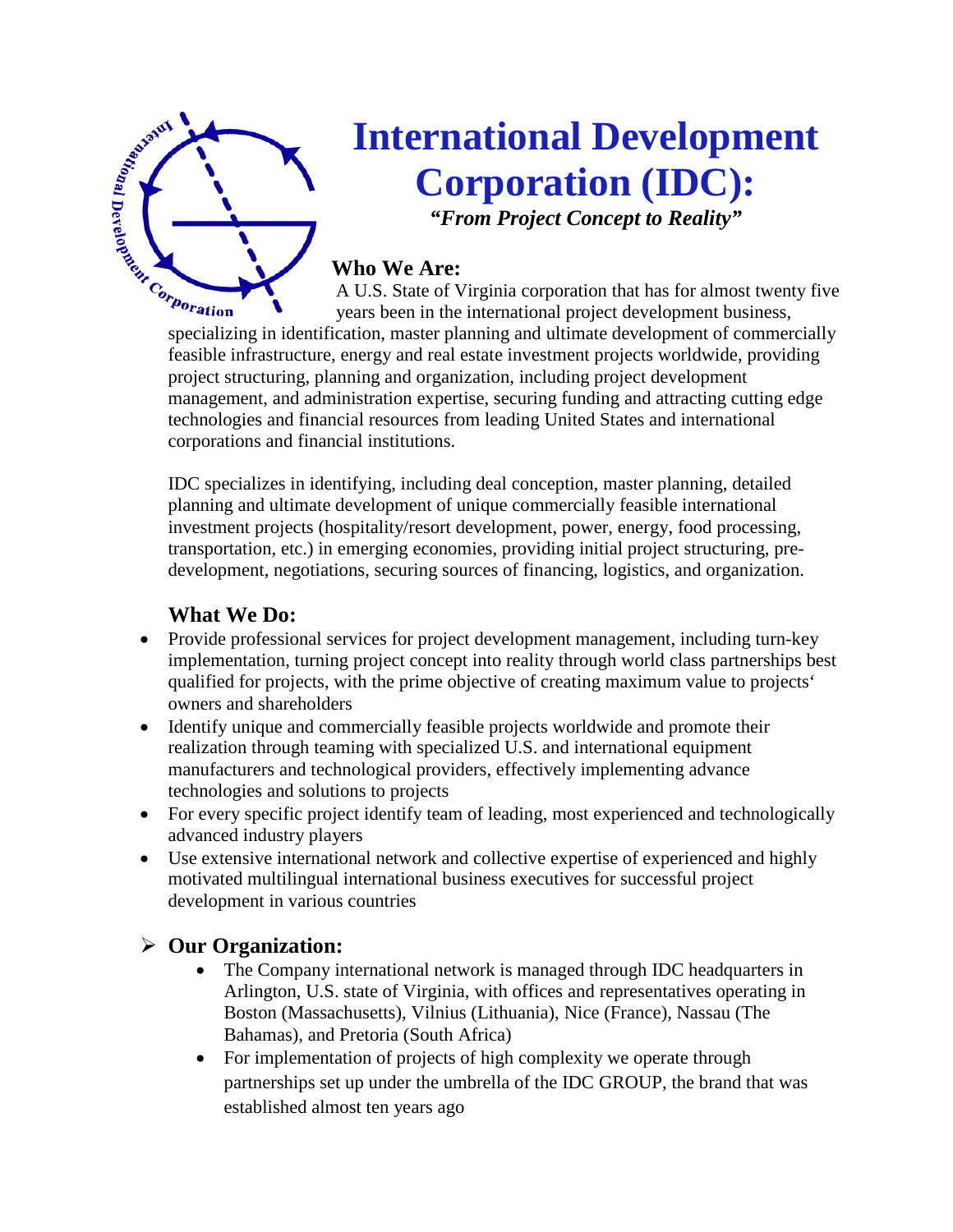- IDC has arranged successful collaboration of reputable U.S. and European companies on multi-million dollar projects in emerging markets. Demonstrated ability to call on worldwide commercial and financial networks to facilitate international development and financing arrangements. Applied expert skills in project development logistics, and legal and financial oversight
- IDC has developed credibility, for its successful and highly professional international business. In the course of infrastructure development projects the company established excellent international network, contacts with top government entities of many emerging economies and has experience working with major US and European corporations, such as former CalEnergy (currently MidAmerica) (Omaha, Nebraska), Philips Project Center (Eindhoven, The Netherlands), Ventech Engineers, Inc. (Houston) (oil refining), Siguler Guff, LLC (over \$US1b. equity fund, N.Y.), (financing), LEO A DALY (top 3 U.S. architectural and engineering firm, Washington D.C.), Turner International Inc. (New York) (construction), just to name the few.

#### 1 of 4

#### **IDC Board & Corporate Management:**

IDC Executive Management is a solid, experienced management team, comprised of seasoned, accomplished and highly motivated business executives. The executive team possesses an in depth project development and global market knowledge and more than 150 years of collective business experience that is unique among project development service providers. These seasoned international business executives are multi-lingual and possess a multi-disciplinary expertise, with emphasis on project development management.

#### • **YEEKION YAP, Chairman of the Board**

Kion is the Chief Executive Officer of Bart  $\&$  Associates Inc. which is one of the fastest growing software development, information technology, analysis, as well as project management companies in the Washington, D.C. area. Kion possesses significant experience in successful business development, property and asset management, banking and financing. He has been associated with IDC since early 90-ies and has oversight responsibility for the organization.

#### • **VOLDEMARAS V. KANCHAS, President & CEO, Board Member**

Co-founder of IDC and chief executive since its establishment, accomplished business executive, engineer, economist and former diplomat, has for over 25 years primarily devoted to the management and development of international business and infrastructure projects worldwide, with particular emphasis on unique and complex projects with a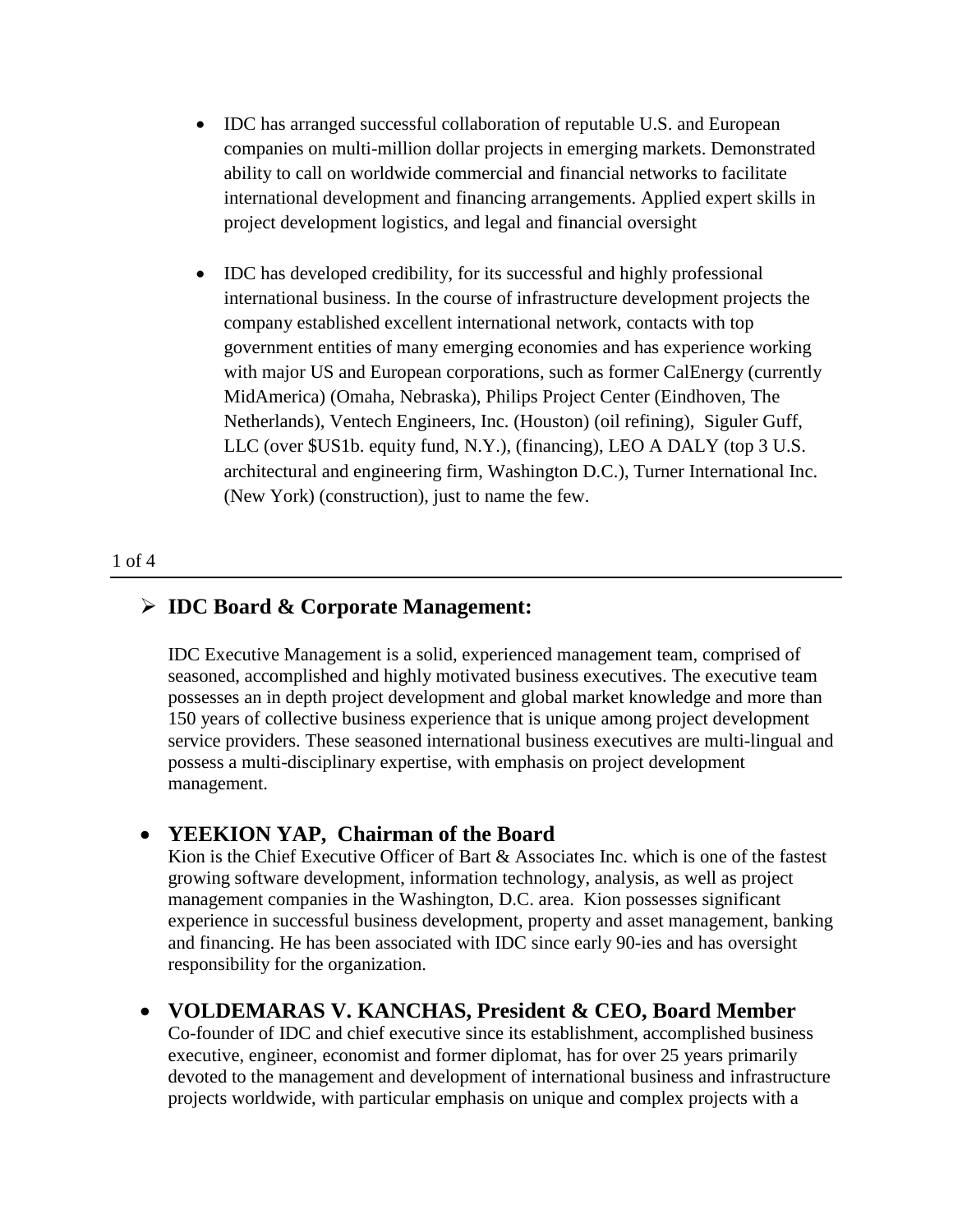proven track record of successful dealings with foreign governments, major corporations and international financial institutions.

## • **S. B. (ANDY) CONSTANTZOS, Board Member, Project Director**

Mr. Constantzos is a member of the IDC Board of Directors and offers more than 50 years international experience with governments, consultants, and constructors in the formulation, planning, funding, development, management, operation, and maintenance of capital and commercial projects. His background includes services for projects in Afghanistan, China, Colombia, Egypt, Greece, India, Iran, Iraq, Libya, Lithuania, Mexico, Madagascar, Namibia, Oman, Saudi Arabia, South Africa, USA, and Venezuela. His previous positions include services as Senior Staff Member of Saudi Agency with a \$10.2-Billion-US budget for development of three international airports.

## • **GYTIS KANCHAS, CIO**

**IDC IT Network Administrator** with 20 years of experience in information technology, system administration, network engineering and security, IT project management, help desk support and e-commerce. Also, he is **Information Officer** at **The World Bank,** Washington, D.C. with 15 years of work experience in this global international organization. His responsibilities include system administration (including network backup systems, user account & MS Outlook Exchange e-mail administration, server and account maintenance, LAN and wireless technologies), Information Management Systems & Applications and manage local IT help desk services, provides training of Information Technology systems and services. He serves as the leader and primary technical advisor on IT matters in Development Economics Unit supporting clients of IDC projects.

## • **SARUNAS LUCKUS, Vice President, Board Member**

Project Manager Eastern Europe & Russia, head of Moscow and Lithuania offices, project development manager/specialist with an extensive hands-on experience in successful development and physical construction of investment projects in the countries of Eastern Europe and the former Soviet Union. His portfolio of successfully completed industrial projects under personal management exceeds \$US100 million.

## • **RICHARD PERRETT, Vice President, European Union**

Head of IDC operations in the European Union markets with over 30 years of international business experience, responsible for a broad range of development activities from deal conception, master planning, detailed planning and ultimate development, experienced in setting up the development of international, private finance and consultancy divisions, all of which have become successful in broadening the company operational base. He personally brought together the first two international projects in Eastern Europe and the Middle East.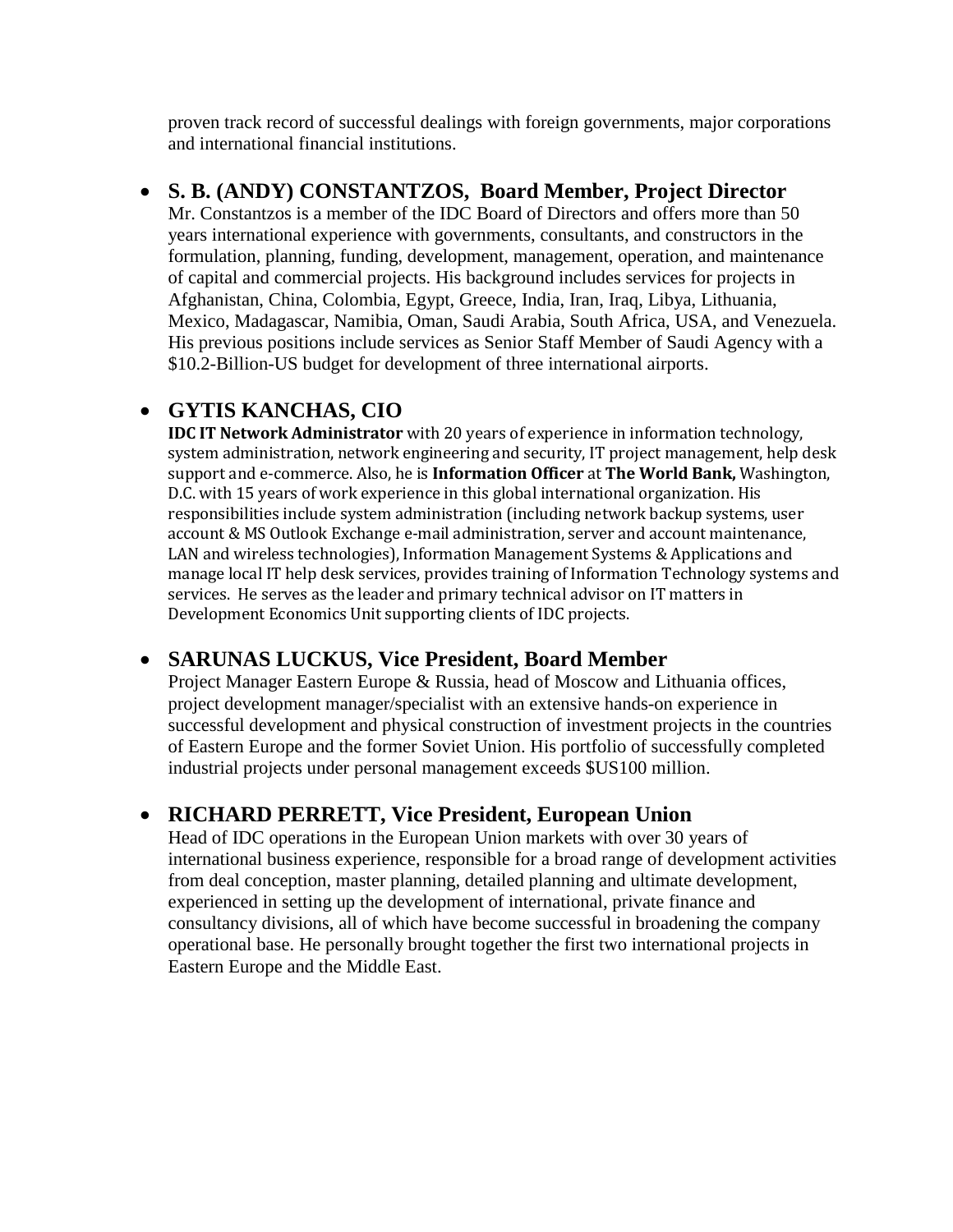## • **KEVIN STANLEY, Board Member**

Vice President and Manager of Ventech Engineers, Inc. in Pasadena, Texas, the internationally recognized leader in design and construction of medium and small capacity crude oil refineries.

## **International Experience**

#### **Countries**

• USA • Canada • the United Kingdom • the Netherlands • South Africa • Lithuania • Madagascar • Mexico • Russian Federation • S. Korea • The Bahamas •

#### **Governments:**

• USA • The United Kingdom • Lithuania • Madagascar • Russian Federation • South Africa • The Bahamas •

#### **International Corporations & Institutions**

• California Energy (USA) • Hyatt Hotels (USA) • Hyunday (S. Korea) • Hatchinson Whampoa (HK/the UK) • HVS (USA) • Jan De Nul (Belgium) • Leo A Daly Architetural Engineering (USA) • Philips Electronics N.V. (The Netherlands), • Shell Canada • Sonatrach (Algeria) • Turner International (USA) • Telecom South Africa • Ventech • Engineers, Inc. (USA) •

#### **Major Financial Institutions and funds**

• United States Export-Import Bank (EximBank) • Export Credit Guarantee Department (ECGD, British Government) • Midland Bank (HSBC) • Bank of America/Merrill Lynch • Morgan Stanley (USA) • Sigular Guff LLC (Equity Fund, USA) •

#### **Project Industries**

• Aviation Transportation • Commercial • Industrial & Energy Infrastructure • Renewable sources of energy • Real Estate • Hospitality • Resorts • Telecommunications •

## **Current Project Portfolio**

- **Coral Harbor mixed-use real estate project in New Providence Island, the Bahamas.** The \$US3B total unique project is developed on 1,000 acres of virgin land under Master Plan including hospitality, residential, commercial and entertainment facilities, an 18-hole golf course and casino, ocean front high-end estates with private marinas, 400 residential villas surrounding golf course, etc.
- **Onshore and Offshore Bunker Fuel Terminal Network in Mozambique & South Africa**. IDC initiated and designed this \$450-mil high complexity project in 2014, developing with Dinatos Consulting CC (RSA) as a Public Private Partnership (PPP) with South African private equity participation.
- **Old Bedford Road "Granite Post" luxury residential community project.**  This Project is designed, owned and built in one of the most exclusive and historically important areas in the United States, Concord, Massachusetts. Developed and financed through subsidiary HK Development • Completed- 2018